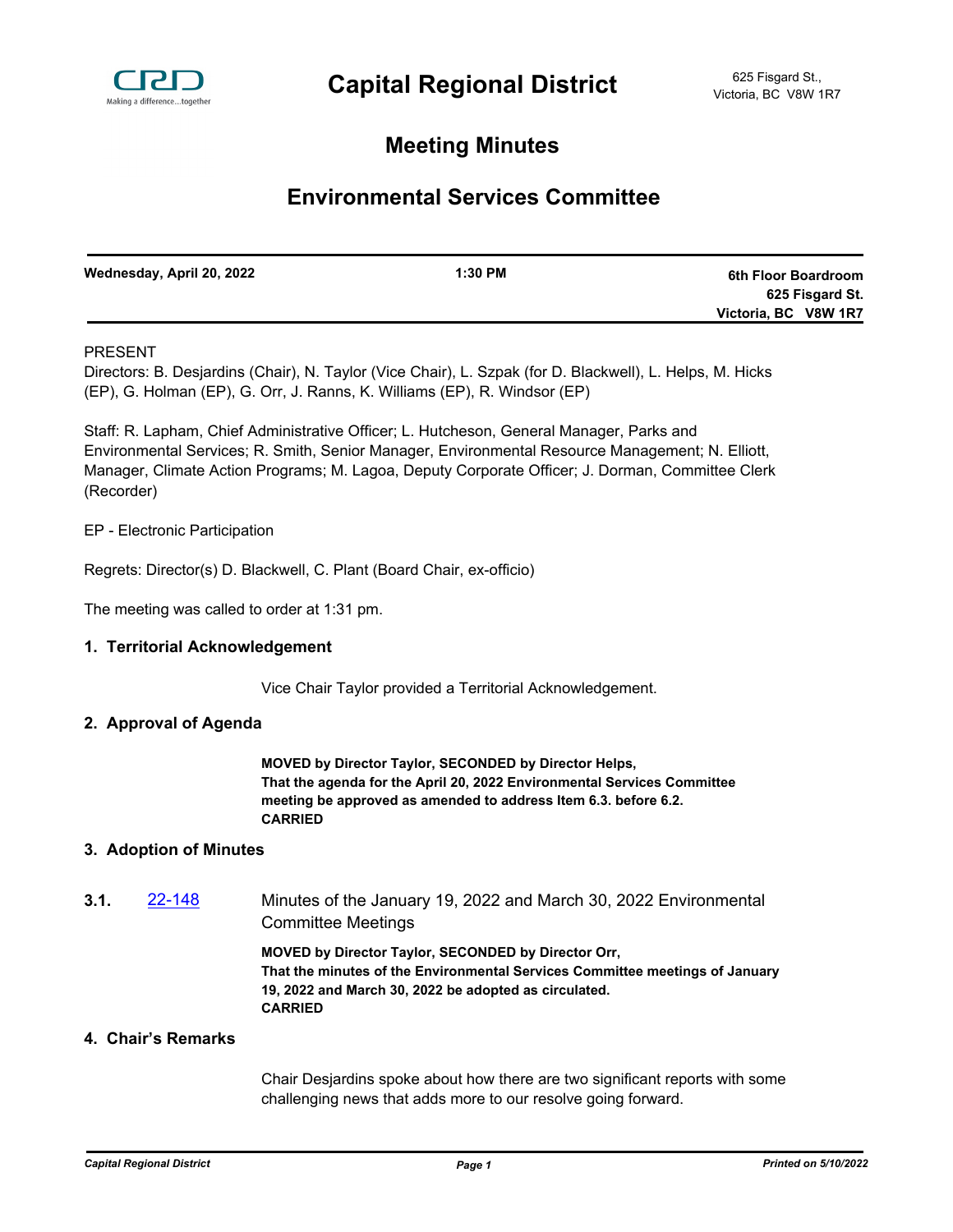#### **5. Presentations/Delegations**

There were no presentations or delegations.

### **6. Committee Business**

- **6.1.** [22-260](http://crd.ca.legistar.com/gateway.aspx?m=l&id=/matter.aspx?key=9116) Capital Regional District Climate Action 2021 Annual Report
	- N. Elliott presented Item 6.1. for information.

Discussion ensued on the following:

- grant funding from provincial and federal governments
- greenhouse gas emission pandemic impacts
- fuel use impact reduction
- emissions associated with electricity and community versus corporate transportation

## **6.3.** [22-262](http://crd.ca.legistar.com/gateway.aspx?m=l&id=/matter.aspx?key=9118) Solid Waste - 2021 Annual Report

R. Smith spoke to Item 6.3.

Discussion ensued on the following:

- surface water drainage system contamination at landfill
- organic materials mitigation strategies
- cruise ship waste classification done by the Canadian Food Inspection Agency
- abandoned waste enforcement/alternatives

**MOVED by Director Orr, SECONDED by Director Taylor,** 

**The Environmental Services Committee recommends to the Capital Regional District Board:**

**That the Solid Waste Advisory Committee, in its plan monitoring role, be directed to review the 2021 Plan Monitoring Update (Appendix A - of the Solid Waste 2021 Annual Report).**

**CARRIED**